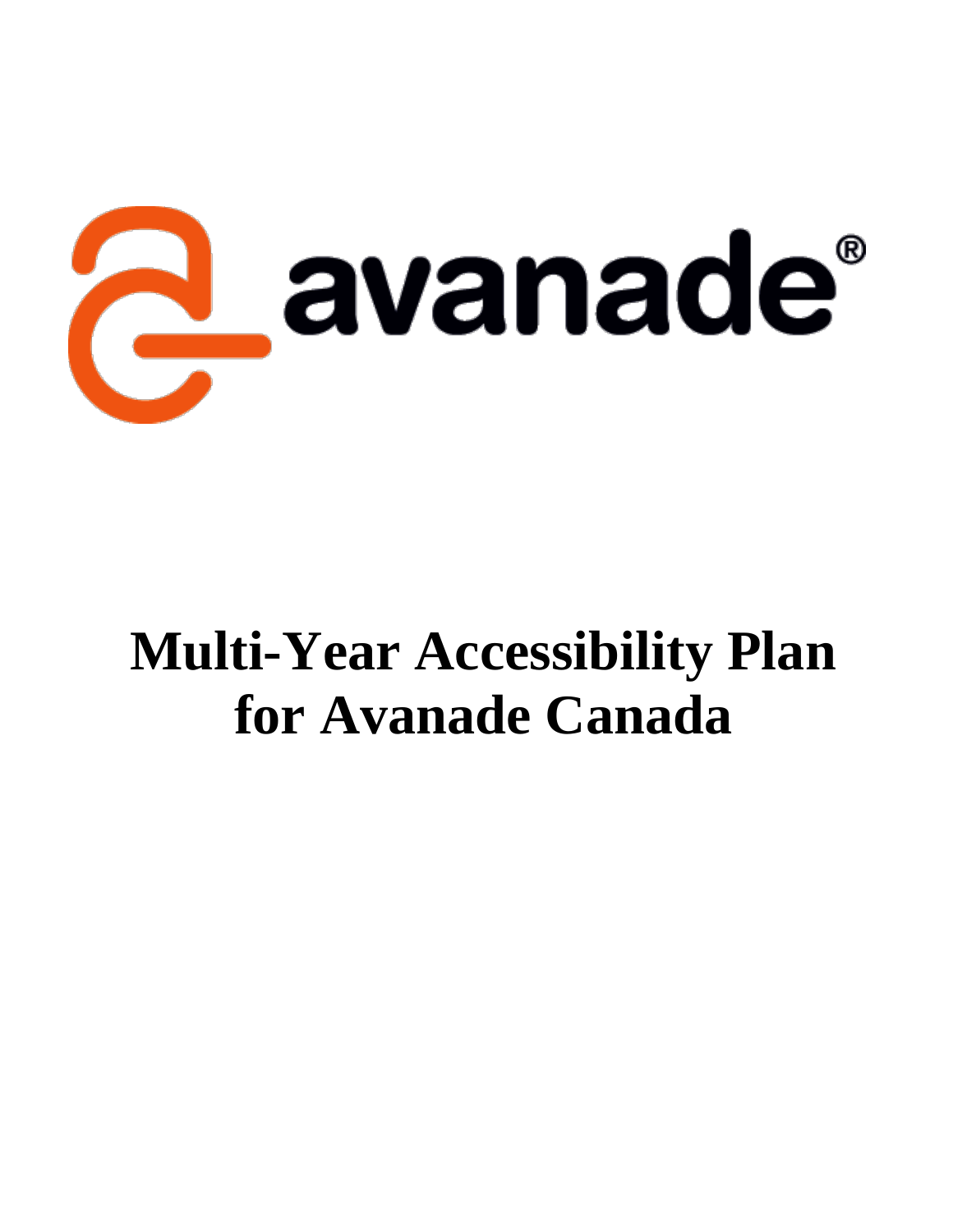## **Table of Contents**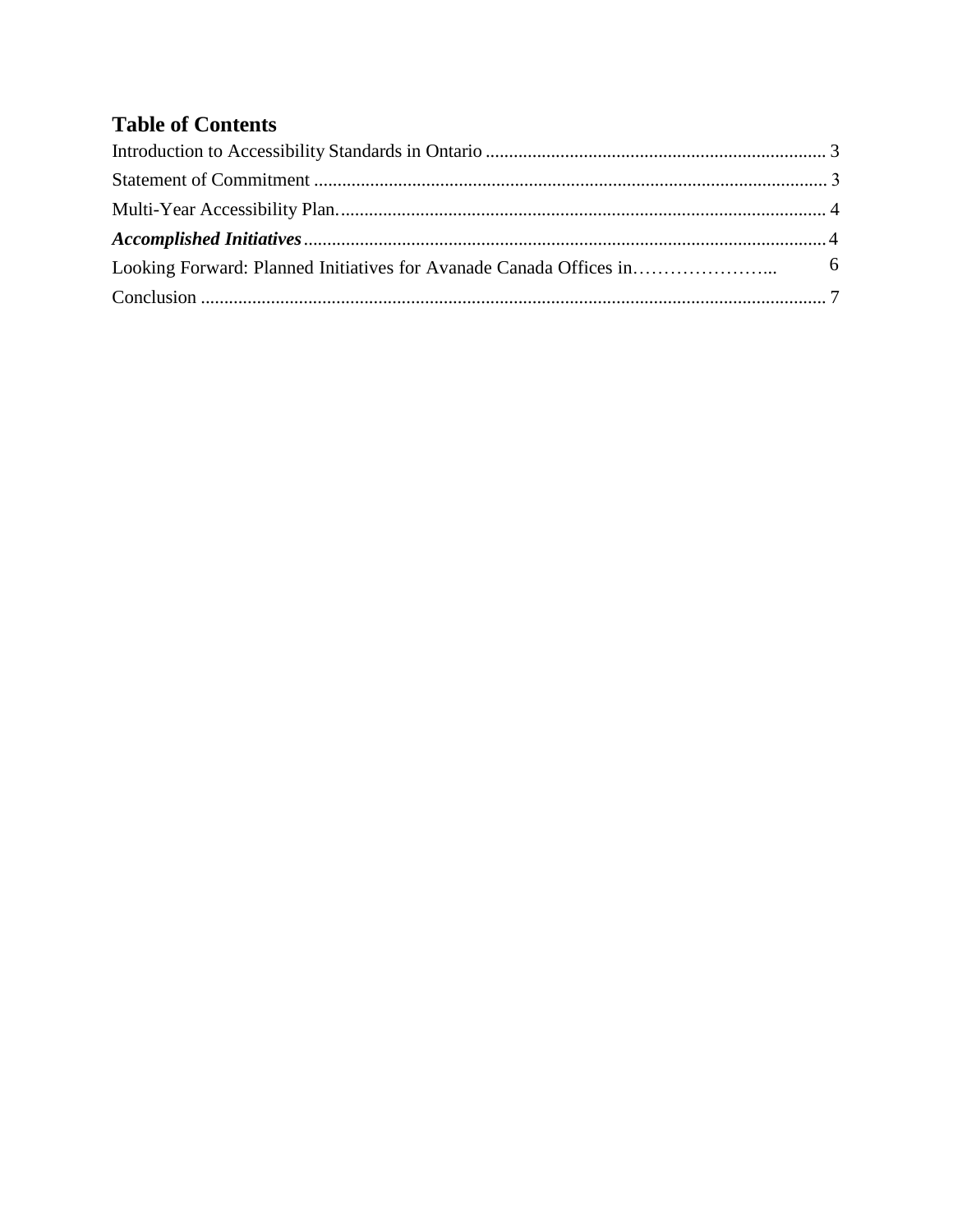#### <span id="page-2-0"></span>**Introduction to Accessibility Standards in Ontario**

In 2005, the government of Ontario set the goal of creating a barrier-free Ontario for people with disabilities by 2025 by creating the *Accessibility for Ontarians with Disabilities Act* ("*AODA*").

To reach this goal, the Ministry of Community and Social Services (the "Ministry") has created Regulations that set out the actions that organizations (public, private and not-for-profit) must take to meet this goal and the deadlines they must follow in doing so. The Regulations cover accessibility standards in customer service, information and communications, employment, transportation and the built environment.

Avanade Canada is committed to playing its part in helping Ontario become a more accessible province for all individuals. Our Company's Ontario offices have already complied with the standards under Regulation 429/07 – Accessibility Standards for Customer Service – by creating internal policies, practices and procedures to ensure our members recognize the role we play in making Ontario more accessible. These initiatives included the creation of a training program for all Avanade Canada employees on the *AODA* and how to provide accessible services (via *Graded Learning* and later refreshed from Curriculum.org/sae-en/ and accessforward.ca). *We've also developed a feedback process, available on: www.avanade.com and in hard-copy form through Avanade Canada*'s *HR* department at hrcanada@avande.onmicrosoft.com *for individuals to help us ensure that we maintain our high level of accessibility to all individuals.*

We have also taken steps and made preparations to meet the requirements under Regulation 191/11 – Integrated Accessibility Standards – which includes information, communications and employment standards. Avanade Canada has created this multi-year accessibility plan to communicate our planned initiatives *and their intended completion dates*. We are committed to meeting these goals on or before the required dates to demonstrate our commitment to identifying and removing barriers that exist for persons with disabilities.

#### **Statement of Commitment**

Avanade Canada is committed to treating all individuals in a way that allows them to maintain their dignity and independence, as evidenced by our Respect in Action, Workplace Harrassment Awareness, and AODA Policies and accessibility initiatives. We believe in integration and equal opportunity. We are committed to meeting the needs of individuals with disabilities in a timely manner, and will do so by preventing and removing barriers to accessibility and meeting accessibility requirements under the Accessibility for Ontarians with Disabilities Act, 2005 and its Regulations.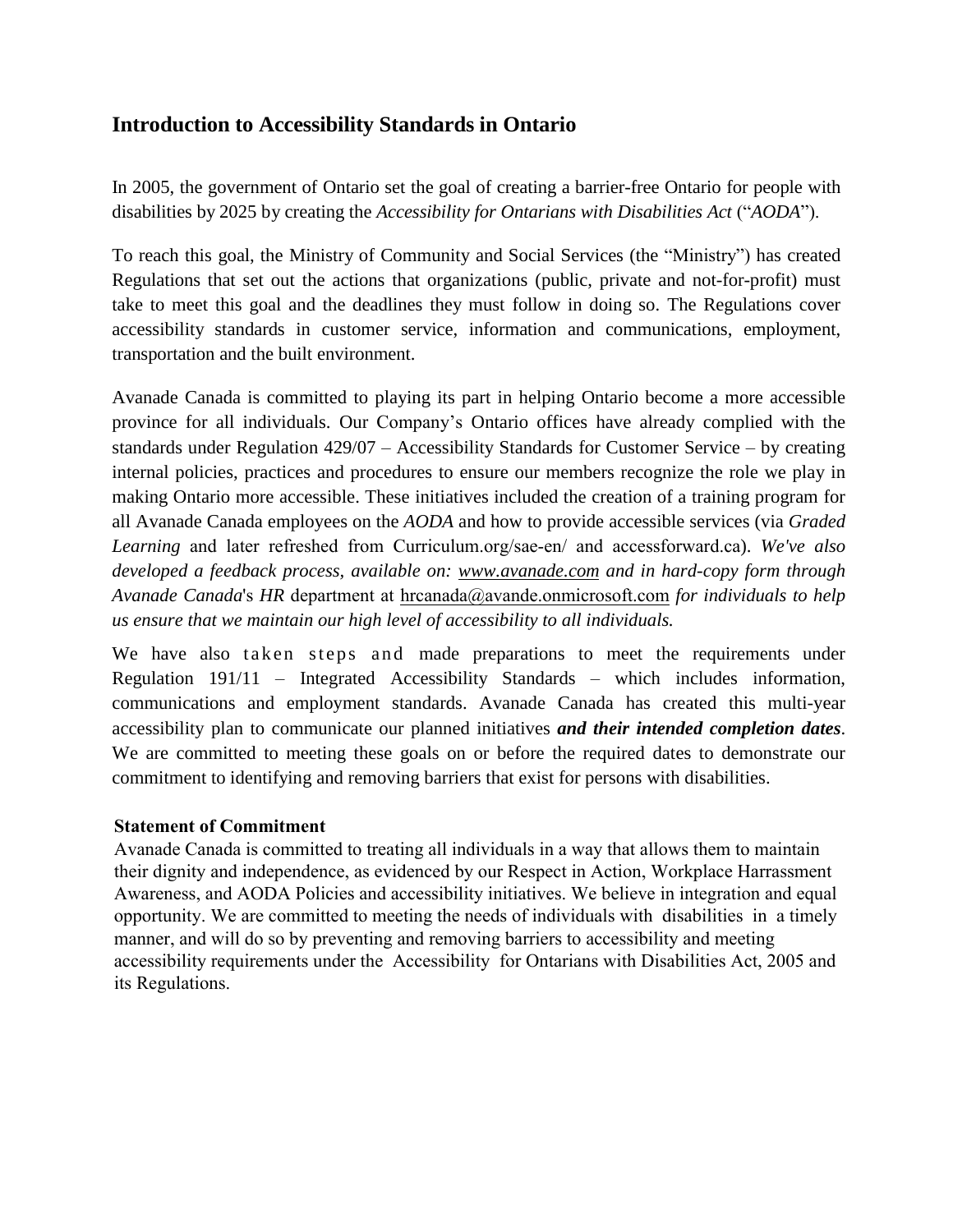#### **Multi-Year Accessibility Plan**

<span id="page-3-0"></span>The multi-year accessibility plan is a tool for Avanade Canada to communicate its accessibility initiatives internally and to the public. This plan will be reviewed at minimum every 5 years and will be supplemented by annual reports that will also be available online**.** The attached chart outlines the planned initiatives for Avanade Canada offices for the years 2014 through 2016, and the deadlines for completion of each initiative.

### <span id="page-3-1"></span>**Accomplished Initiatives**

**1.** In 2011, we created our first accessibility policy to solidify Avanade Canada's commitment to building a more accessible community.

**2.** All of our members have been trained on the AODA standards and how to provide accessible services. New members are generally trained within 30 days.

3.Our first Annual Report was submitted to the Ministry to demonstrate our compliance with the accessibility standards.

4. We have developed a feedback procedure via our website (www.avanade.com) and in hardcopy form available through Avanade Canada HR's department at hrcanada@avande.onmicrosoft.com so that we regularly monitor and use to develop our future goals and initiatives.

<span id="page-3-2"></span>5.We have created our first multi-year accessibility plan, and developed emergency response information collection and emergency response plan templates for our employees with identified disabilities that require assistance. This information is provided in an accessible format or with communication supports, upon request, as soon as practicable]

6. We have taken steps to comply with the Integrated Standards Regulation by I. Providing training on the Integrated Standards Regulation and the Human Rights Code as it pertains to persons with disabilities

II. Devised and communicated procceses and plan templates and/or training for recruitment, hiring, career development, work information, return to work, and individual accommodation plans.]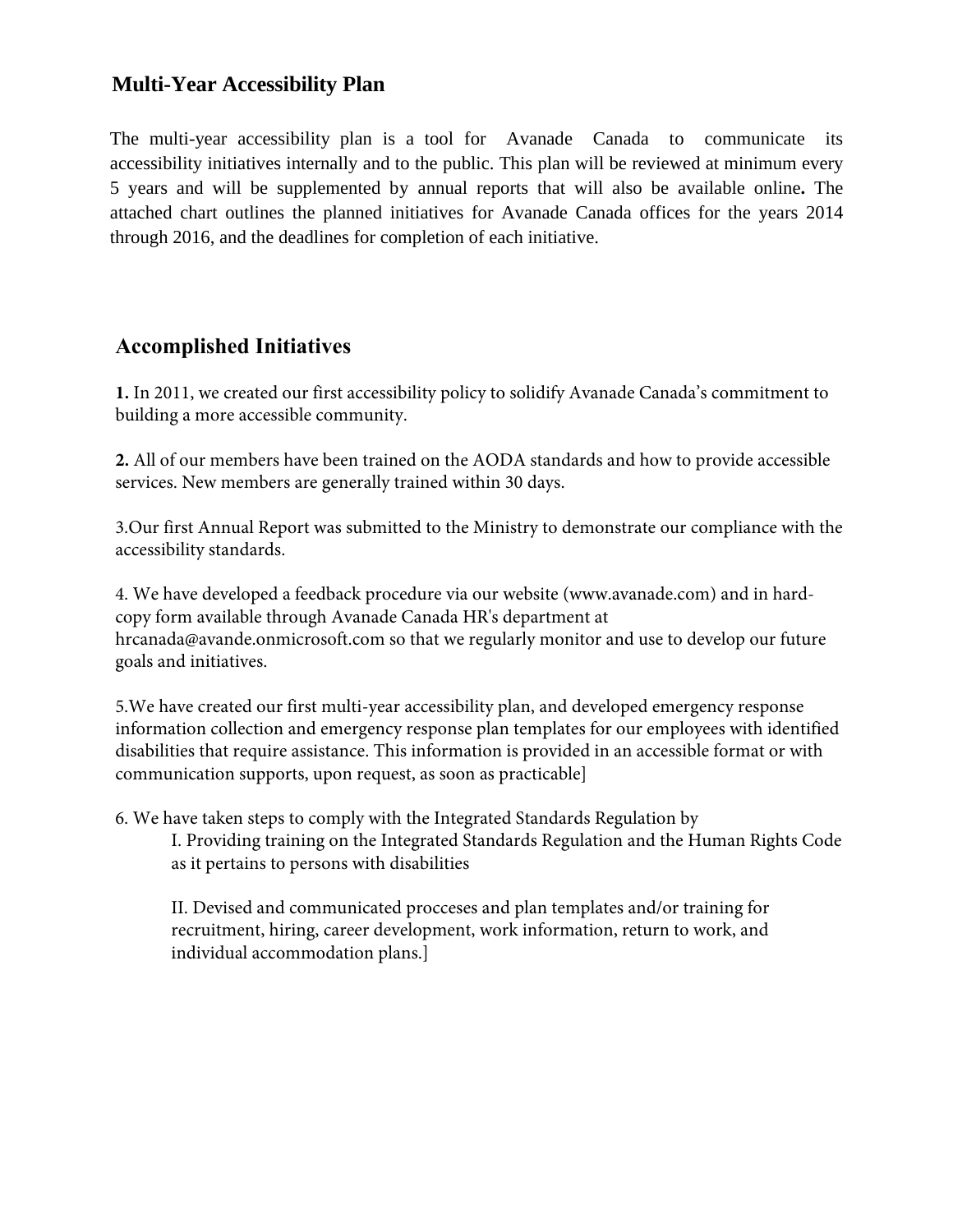<span id="page-4-0"></span>

| <b>Deadline</b> | Organizational                                                                                                                                                                                                                                                                                                                                                                                                                 | Information &<br>Communication                                                                                                                                                                                                                                                                                                                                                       | <b>Employment</b>                                                                                                                                                                                            | <b>Infrastructure</b>                                                                                                                                                                                                | Ongoing                                                                                                                                                                                                                                                                              |
|-----------------|--------------------------------------------------------------------------------------------------------------------------------------------------------------------------------------------------------------------------------------------------------------------------------------------------------------------------------------------------------------------------------------------------------------------------------|--------------------------------------------------------------------------------------------------------------------------------------------------------------------------------------------------------------------------------------------------------------------------------------------------------------------------------------------------------------------------------------|--------------------------------------------------------------------------------------------------------------------------------------------------------------------------------------------------------------|----------------------------------------------------------------------------------------------------------------------------------------------------------------------------------------------------------------------|--------------------------------------------------------------------------------------------------------------------------------------------------------------------------------------------------------------------------------------------------------------------------------------|
|                 | Publish multi-year<br>accessibility plan to the<br>Avanade website                                                                                                                                                                                                                                                                                                                                                             | Review feedback procedures<br>to ensure that we are able to<br>provide accessible formats<br>for all individuals.                                                                                                                                                                                                                                                                    |                                                                                                                                                                                                              | Communicate with<br>our parent Company<br>(Accenture,) whom,<br>we rent space from for<br>Avanade Canada's                                                                                                           | Provide training<br>to all Avanade<br>Canada<br>employees,<br>contractors and                                                                                                                                                                                                        |
| 2014            | Ensure Avanade Canada<br>employees are aware of<br>Avanade Canada's new<br>statement of commitment to<br>providing accessible<br>services.                                                                                                                                                                                                                                                                                     | Investigate methods of<br>providing accessible formats<br>and communication<br>supports.<br>Where practicable, we will<br>ensure that all new websites<br>and content on those sites<br>conforms with WCAG 2.0<br>Level A.                                                                                                                                                           |                                                                                                                                                                                                              | Mississauga, Explorer<br>Dr. and Ottawa office<br>regarding AODA<br>requirements.<br>Continue<br>monitoring the<br>Ministry's<br>progress on<br>upcoming<br>accessibility<br>standards for the<br>built environment. | others who deal<br>with the public or<br>third parties on<br>our behalf or who<br>develop policies on<br>the Integrated<br>Accessibility<br><b>Standards</b><br>Regulation and the<br>Human Rights<br>Code as soon as<br>practicable and on<br>an ongoing basis<br>in respect of any |
| 2015            | Updated training integrated<br>into LMS will be given to all<br>employees, contractors and<br>those providing services on<br>our behalf, as well as to all<br>individuals who develop<br>policies on the Integrated<br><b>Accessibility Standards</b><br>Regulation and the Ontario<br>Human Rights Code as it<br>pertains to persons with<br>disabilities. Training is given<br>based on employee<br>duties/responsibilities. | Ensure feedback procedures<br>are accessible by providing<br>or arranging for the<br>provision of accessible<br>formats or communication<br>supports, upon request.<br>Notify the public about the<br>availability of accessible<br>formats and communication<br>supports and make it known<br>to all employees and<br>contractors so that they can<br>appropriately direct clients. | Develop and use individual<br>accommodation plans for<br>employees with disabilities<br>Review current employee<br>/recruitment accommodation<br>process for 2016 requirements,<br>and begin implementation. |                                                                                                                                                                                                                      | changes to<br>policies.<br>Ensure<br>employees and<br>clients remain<br>updated<br>regarding all<br><b>AODA</b><br>developments<br>and the impact<br>they have on<br>Avanade's                                                                                                       |
|                 | Keep records of dates or<br>training and how many people<br>trained.<br>Review multi-year<br>accessibility plan for<br>accessibility initiatives for<br>2016.                                                                                                                                                                                                                                                                  |                                                                                                                                                                                                                                                                                                                                                                                      |                                                                                                                                                                                                              |                                                                                                                                                                                                                      | service<br>offerings,<br>policies,<br>practices and<br>procedures.                                                                                                                                                                                                                   |

# **Looking Forward: Planned Initiatives for Avanade Canada's Mississauga and Ottawa Offices**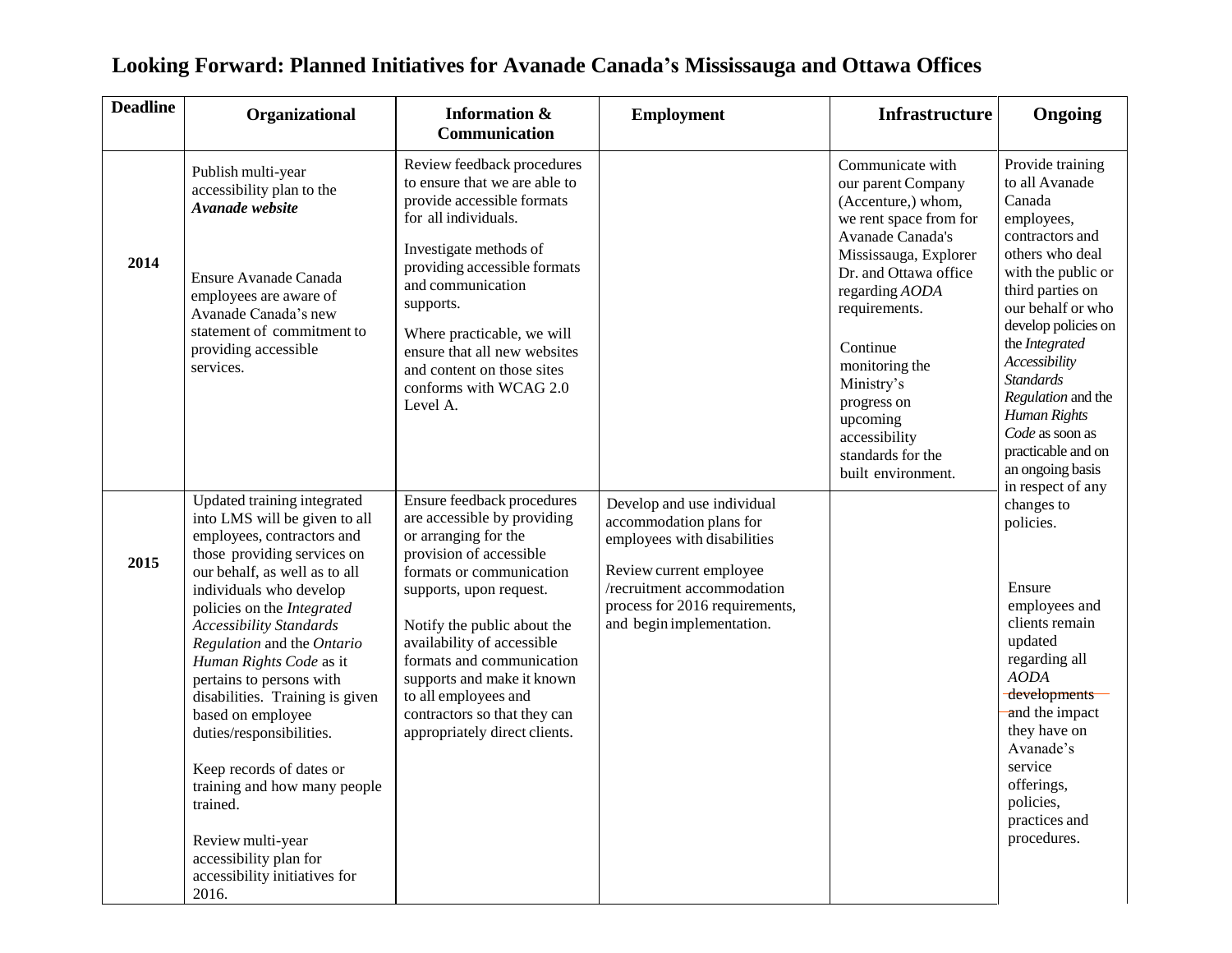| 2016 | Review multi-year<br>accessibility plan for<br>accessibility initiatives for<br>2017 and beyond. | Begin planning for<br>transition to WCAG 2.0<br>Level AA standard by<br>2021.<br>Provide accessible formats<br>and communication<br>supports upon request.<br>Provide in a timely manner,<br>at no additional cost.<br>Consult with person<br>making the request. Notify<br>the public about availability<br>of communication supports<br>and accessible formats.<br>Where information is<br>unconvertible, the person<br>making a request will<br>receive an explanation for<br>why it is unconvertible and<br>a summary of the<br>information. | Enhance accessibility in<br>recruitment and accommodation<br>processes, including<br>documenting processes for<br>developing individual<br>accommodation plans and<br>returning employees to work<br>Ensure processes contain<br>elements prescribed by the<br><b>Integrated Accessibility</b><br>Standards Regulation.<br>Notify the public and employees<br>about accommodations available<br>during recruitment processes.<br>Consult with selected applicants<br>who request accommodation and<br>provide suitable accommodation.<br>When making offers, notify<br>about policies on<br>accommodation.<br>Inform employees of policies to<br>support employees with<br>disabilities as soon as practicable<br>after hire, and update employees<br>as policies change.<br>Provide accessible formats and<br>communication supports for<br>information needed to perform<br>an employee's job and<br>information generally available<br>in the workplace upon request.<br>Ensure performance<br>management processes, career<br>development and advancement<br>and redeployment processes take<br>into account accessibility needs<br>of employees (including<br>individual accommodation<br>plans) | Review all policies<br>and procedures for<br>the Canada<br>offices/locations | Establish<br>individualized<br>emergency<br>information for<br>employees with<br>disabilities as<br>needed and as<br>soon as<br>practicable.<br>Review<br>workplace<br>emergency<br>response<br>information for<br>employees with<br>disabilities when<br>they move to a<br>different<br>location, when<br>accommodation<br>plans are<br>reviewed and<br>when emergency<br>policies are<br>reviewed. |
|------|--------------------------------------------------------------------------------------------------|--------------------------------------------------------------------------------------------------------------------------------------------------------------------------------------------------------------------------------------------------------------------------------------------------------------------------------------------------------------------------------------------------------------------------------------------------------------------------------------------------------------------------------------------------|-------------------------------------------------------------------------------------------------------------------------------------------------------------------------------------------------------------------------------------------------------------------------------------------------------------------------------------------------------------------------------------------------------------------------------------------------------------------------------------------------------------------------------------------------------------------------------------------------------------------------------------------------------------------------------------------------------------------------------------------------------------------------------------------------------------------------------------------------------------------------------------------------------------------------------------------------------------------------------------------------------------------------------------------------------------------------------------------------------------------------------------------------------------------------------------------------------|------------------------------------------------------------------------------|------------------------------------------------------------------------------------------------------------------------------------------------------------------------------------------------------------------------------------------------------------------------------------------------------------------------------------------------------------------------------------------------------|
|------|--------------------------------------------------------------------------------------------------|--------------------------------------------------------------------------------------------------------------------------------------------------------------------------------------------------------------------------------------------------------------------------------------------------------------------------------------------------------------------------------------------------------------------------------------------------------------------------------------------------------------------------------------------------|-------------------------------------------------------------------------------------------------------------------------------------------------------------------------------------------------------------------------------------------------------------------------------------------------------------------------------------------------------------------------------------------------------------------------------------------------------------------------------------------------------------------------------------------------------------------------------------------------------------------------------------------------------------------------------------------------------------------------------------------------------------------------------------------------------------------------------------------------------------------------------------------------------------------------------------------------------------------------------------------------------------------------------------------------------------------------------------------------------------------------------------------------------------------------------------------------------|------------------------------------------------------------------------------|------------------------------------------------------------------------------------------------------------------------------------------------------------------------------------------------------------------------------------------------------------------------------------------------------------------------------------------------------------------------------------------------------|